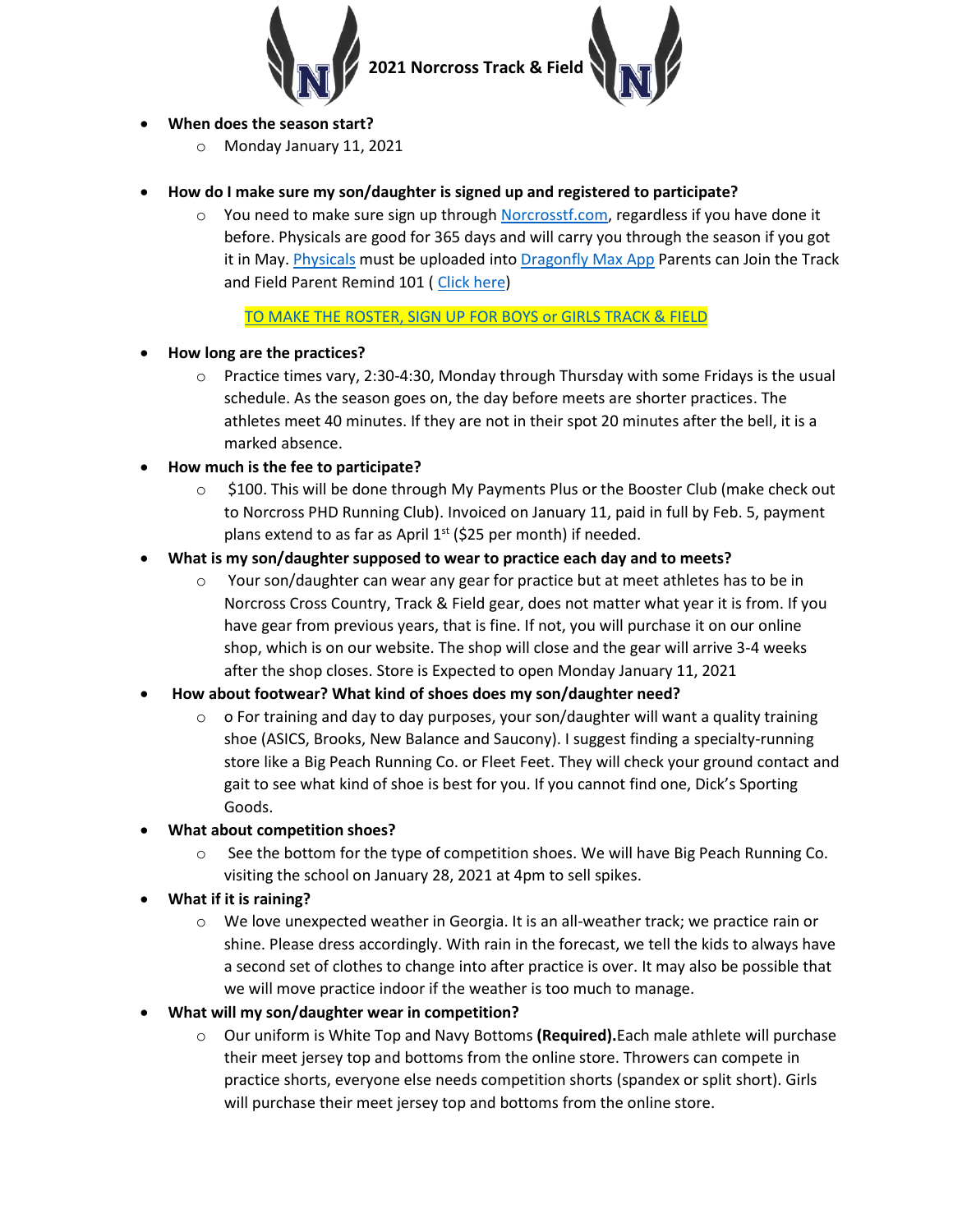

- **What if my son/daughter is in a fall or winter sport? Can they still do track in the spring?**
	- $\circ$  YES. You are in high school for four years, maximize the experience. Winter sport athletes will start with us at the conclusion of their season, their attendance won't start until the Monday following their season.
- **My sons in football can he still participate?** 
	- $\circ$  Of course, all that needs to be done is communicate with the football staff that he is in track, and we will continue with football lifting while becoming a dual sport athlete.
- **I'm concerned about weight loss, will track make him lose too much weight?**
	- $\circ$  Calories in vs. calories out. Have two lunches prepared on Monday's (lunch and post practice). You can/will gain weight in track if you want to.
- **Does everyone compete in all the meets?**
	- $\circ$  Every athlete is allowed four events (space permitting for lane events) in all meets Invitational (Saturday meets) are for the top 3 varsity athletes in each event.
- **Who decides what events they will compete in?**
	- $\circ$  Lower level athletes will have the opportunity to compete in events, as long as they have been practicing for it. Varsity athletes will be assigned the events that they will compete in based on what is in the best interest of the team.
- **How will my son/daughter get to the meet and home?**
	- $\circ$  They will travel with the team by bus, and they can go home with a parent or guardian. They are required to stay from beginning to the end of the dual meets to support their teammates. If an athlete leaves early, they will be docked and attendance point. If they leave early and do not communicate with me, the bus cannot leave the venue until their whereabouts are confirmed. Invitational, you are allowed to leave after your event as long as you check out with your coaches. Also Due to Covid-19 we will allow athletes to drive "themselves" to and from meets(No Friends, only family members).
- **What level will my son/daughter compete at?**
	- o Levels can vary from meet to meet.
- **How will we be given information?**
	- $\circ$  I will correspond by Remind 1010 or email. We try to be active on social media, so announcements will be made through IG as well. Our website is also a terrific source of content.
- **Do you practice over Spring Break?**
	- o This year? No
- **What happens if my son/daughter misses a practice?**
	- $\circ$  Absences happen and things arise. If your son/daughter misses a Monday during the

season, they will not race that week. Mondays are the hard work days and they need to

be at those. Your son/daughter is allowed 11 absences to use at their discretion (be smart with Mondays). On the 12th absence, they will be asked to leave the team, Please plan appointments accordingly.

**Are there any events throughout the year to help the team raise money?**